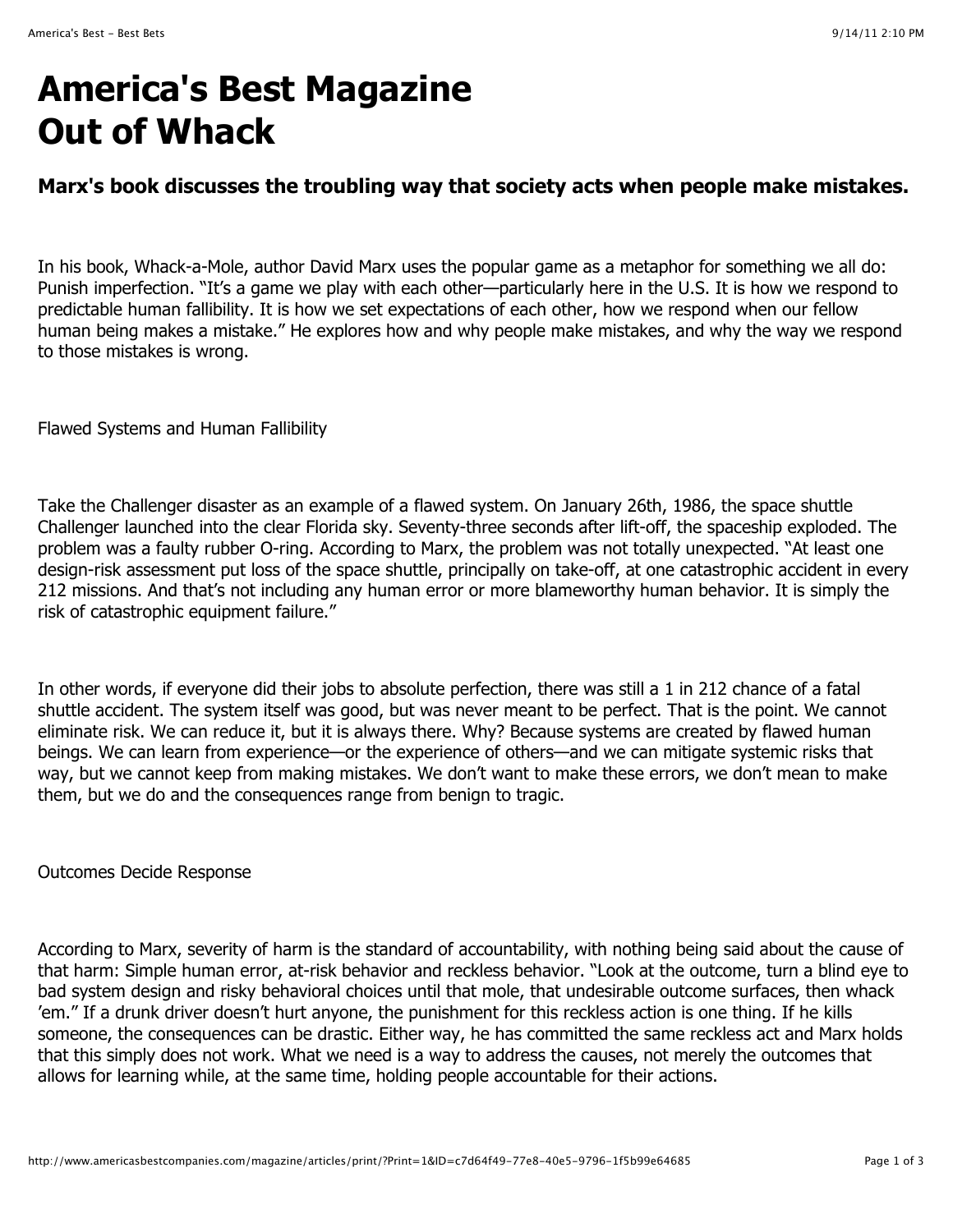Console, Coach, Punish

Knowing that there are really only two components to risk: The system and the behavior of those working within that system, the question is, if you have three levels of human fallibility, error, at-risk, and recklessness, how do you approach them, rather than merely their outcomes? Marx suggests that different causes deserve different responses.

Console Human Error

No one goes out to make a mistake. You may have an employee who miscounted a cash drawer, for example. Did he want to do that? No, certainly not. So, what happened that led him to make that error? Perhaps something in the store distracted him. Maybe it was just a simple mistake, a transposition of numbers on the written report or he momentarily lost his place while counting. As much trouble as this might be, Marx does not see this as a punishing offense. You should support this employee, knowing that they feel bad enough already, and do what you can to help them minimize the chances of making that same mistake again.

Coach At-Risk Behavior

Unlike a simple mistake, at-risk behavior is a choice, though often an unconscious one. We have the same employee counting the same money, but he does something that puts the day's income at risk, yet he thinks it is perfectly safe. Here you can educate your employee in proper cash handling or improve the system to minimize the risk and it is followed. Again, this requires correction, not punishment per se.

Punish Recklessness

Again we return to the money-counting employee, but now he is doing things that, assuming a minimal level of competence and awareness, can only be seen as reckless choices made by the employee with a callus disregard for the security—financial and otherwise—of the business. There may be reasons given for this behavior, but still it cannot be tolerated and is deserving of punishment such as termination.

Stop Whacking the Mole

You can see that, with the exception of recklessness, there is really no fault to be assigned. Marx offers a more proactive way of dealing with human and systemic fallibility that is potentially far more effective than the postcatastrophe blame-game we tend to play now. The goal is, after all, to recover, learn, revise things so history